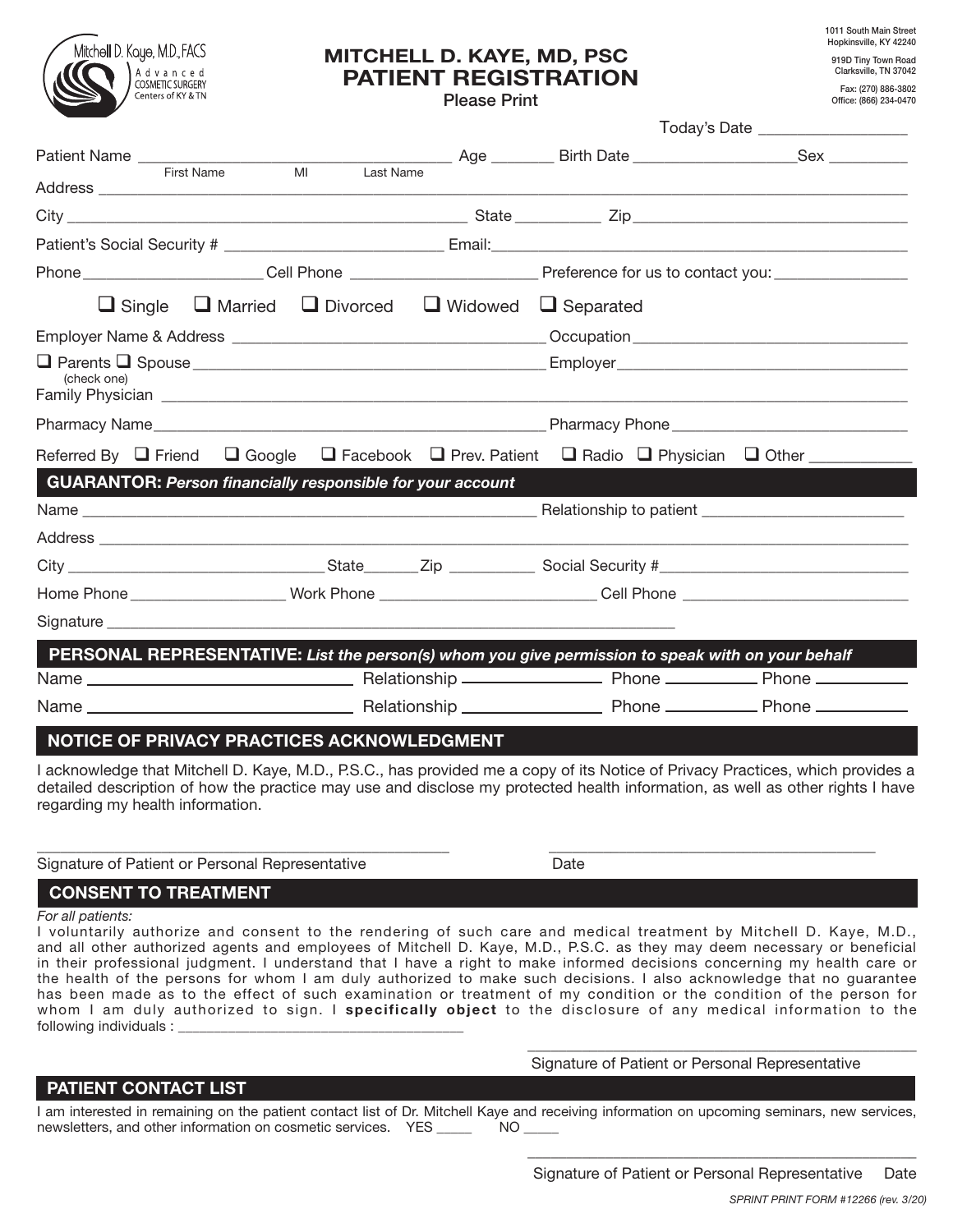|                                                 |                                                           |  |                                       |                                                                                                                                                                                                                                |                          |      |               |                   |  | 1011 South Main Street<br>Hopkinsville, KY 42240   |  |
|-------------------------------------------------|-----------------------------------------------------------|--|---------------------------------------|--------------------------------------------------------------------------------------------------------------------------------------------------------------------------------------------------------------------------------|--------------------------|------|---------------|-------------------|--|----------------------------------------------------|--|
|                                                 | Mitchell D. Koye, M.D., FACS                              |  |                                       |                                                                                                                                                                                                                                |                          |      |               |                   |  | 919D Tiny Town Road                                |  |
|                                                 | A d v a n c e d<br>COSMETIC SURGERY<br>Centers of KY & TN |  |                                       | <b>MITCHELL D. KAYE, MD, PSC</b>                                                                                                                                                                                               |                          |      |               |                   |  | Clarksville, TN 37042                              |  |
|                                                 |                                                           |  |                                       | <b>PATIENT HISTORY</b>                                                                                                                                                                                                         |                          |      |               |                   |  | Fax: (270) 886-3802<br>Office: (866) 234-0470      |  |
|                                                 |                                                           |  |                                       |                                                                                                                                                                                                                                |                          |      |               |                   |  |                                                    |  |
|                                                 |                                                           |  |                                       |                                                                                                                                                                                                                                |                          |      |               |                   |  |                                                    |  |
|                                                 |                                                           |  |                                       |                                                                                                                                                                                                                                |                          |      |               |                   |  |                                                    |  |
|                                                 |                                                           |  |                                       |                                                                                                                                                                                                                                |                          |      |               |                   |  |                                                    |  |
|                                                 |                                                           |  |                                       |                                                                                                                                                                                                                                |                          |      |               |                   |  |                                                    |  |
|                                                 |                                                           |  |                                       |                                                                                                                                                                                                                                |                          |      |               |                   |  |                                                    |  |
|                                                 |                                                           |  |                                       |                                                                                                                                                                                                                                |                          |      |               |                   |  |                                                    |  |
|                                                 |                                                           |  |                                       | Allergies: Drugs - Allergies: Allergies: Allergies: Allergies: Allergies: Allergies: Allergies: Allergies: Allergies: Allergies: Allergies: Allergies: Allergies: Allergies: Allergies: Allergies: Allergies: Allergies: Aller |                          |      |               |                   |  |                                                    |  |
|                                                 |                                                           |  |                                       |                                                                                                                                                                                                                                |                          |      |               |                   |  |                                                    |  |
|                                                 |                                                           |  |                                       |                                                                                                                                                                                                                                |                          |      |               |                   |  |                                                    |  |
|                                                 |                                                           |  |                                       |                                                                                                                                                                                                                                |                          |      |               | Diabetes Mellitus |  |                                                    |  |
|                                                 |                                                           |  |                                       | Sleep Apnea ____ Asthma____ Arthritis____ Stroke___                                                                                                                                                                            |                          |      |               |                   |  | Bleeding Problem__________Cancer________Ulcers____ |  |
|                                                 |                                                           |  |                                       |                                                                                                                                                                                                                                |                          |      |               |                   |  |                                                    |  |
|                                                 |                                                           |  |                                       | ALL current medications and dosages: All Contract Contract Contract Contract Contract Contract Contract Contract Contract Contract Contract Contract Contract Contract Contract Contract Contract Contract Contract Contract C |                          |      |               |                   |  |                                                    |  |
|                                                 |                                                           |  |                                       |                                                                                                                                                                                                                                |                          |      |               |                   |  |                                                    |  |
|                                                 |                                                           |  |                                       |                                                                                                                                                                                                                                |                          |      |               |                   |  |                                                    |  |
|                                                 |                                                           |  |                                       |                                                                                                                                                                                                                                |                          |      |               |                   |  |                                                    |  |
| Please list hospitalizations including surgery: |                                                           |  |                                       |                                                                                                                                                                                                                                |                          |      |               |                   |  |                                                    |  |
|                                                 |                                                           |  | Reason for hospitalization or surgery | Where                                                                                                                                                                                                                          |                          | When |               | Physician         |  |                                                    |  |
|                                                 |                                                           |  |                                       |                                                                                                                                                                                                                                |                          |      |               |                   |  |                                                    |  |
|                                                 |                                                           |  |                                       |                                                                                                                                                                                                                                |                          |      |               |                   |  |                                                    |  |
|                                                 |                                                           |  |                                       |                                                                                                                                                                                                                                |                          |      |               |                   |  |                                                    |  |
|                                                 |                                                           |  |                                       |                                                                                                                                                                                                                                |                          |      |               |                   |  |                                                    |  |
|                                                 |                                                           |  |                                       |                                                                                                                                                                                                                                |                          |      |               |                   |  |                                                    |  |
| Habits:                                         |                                                           |  |                                       | Do you smoke? Yes __ No __ Have you previously smoked? Yes __ No __ Year Quit ____                                                                                                                                             |                          |      |               |                   |  |                                                    |  |
|                                                 |                                                           |  |                                       | Number of years ______Number of packs per day ________                                                                                                                                                                         |                          |      |               |                   |  |                                                    |  |
|                                                 |                                                           |  |                                       | Do you take two or more drinks of alcoholic beverages a day? Yes __ No __                                                                                                                                                      |                          |      |               |                   |  |                                                    |  |
|                                                 |                                                           |  |                                       | How many cups of coffee/tea do you drink each day? - - How much water do you drink a day? _ _ _ _ _ _ _ _                                                                                                                      |                          |      |               |                   |  |                                                    |  |
|                                                 |                                                           |  |                                       | Have you used street drugs? Yes ______ No _______ Do you use seat belts in your car?                                                                                                                                           |                          |      |               |                   |  |                                                    |  |
|                                                 |                                                           |  |                                       |                                                                                                                                                                                                                                |                          |      |               |                   |  |                                                    |  |
|                                                 |                                                           |  |                                       |                                                                                                                                                                                                                                |                          |      |               |                   |  |                                                    |  |
| <b>Family History</b>                           |                                                           |  | Age                                   | Cause of Death                                                                                                                                                                                                                 |                          |      | Age           |                   |  | Cause of Death                                     |  |
|                                                 |                                                           |  | Live At Death                         |                                                                                                                                                                                                                                |                          |      | Live At Death |                   |  |                                                    |  |
| Father                                          |                                                           |  |                                       |                                                                                                                                                                                                                                | Husband                  |      |               |                   |  |                                                    |  |
| Mother                                          |                                                           |  |                                       |                                                                                                                                                                                                                                | Wife                     |      |               |                   |  |                                                    |  |
| <b>Brother/Sister</b>                           |                                                           |  |                                       |                                                                                                                                                                                                                                | Children<br>$\mathbf{1}$ |      |               |                   |  |                                                    |  |
| $\overline{2}$                                  |                                                           |  |                                       |                                                                                                                                                                                                                                | $\mathbf{2}$             |      |               |                   |  |                                                    |  |
| 3                                               |                                                           |  |                                       |                                                                                                                                                                                                                                | 3                        |      |               |                   |  |                                                    |  |
|                                                 |                                                           |  |                                       | Any family history of the following? (List all parents, grandparents or children with the problem)                                                                                                                             |                          |      |               |                   |  |                                                    |  |
| Hypertension                                    |                                                           |  |                                       |                                                                                                                                                                                                                                |                          |      |               |                   |  |                                                    |  |
|                                                 |                                                           |  |                                       |                                                                                                                                                                                                                                |                          |      |               |                   |  |                                                    |  |
|                                                 |                                                           |  |                                       | Ear Infections<br>Bleeding Disorders Yes ___ No ____ _______________________                                                                                                                                                   |                          |      |               |                   |  |                                                    |  |
|                                                 |                                                           |  |                                       |                                                                                                                                                                                                                                |                          |      |               |                   |  |                                                    |  |
|                                                 |                                                           |  |                                       | Do you have a Living Will and/or Advance Directives? Yes___ No ___                                                                                                                                                             |                          |      |               |                   |  |                                                    |  |
|                                                 |                                                           |  |                                       |                                                                                                                                                                                                                                |                          |      |               |                   |  |                                                    |  |